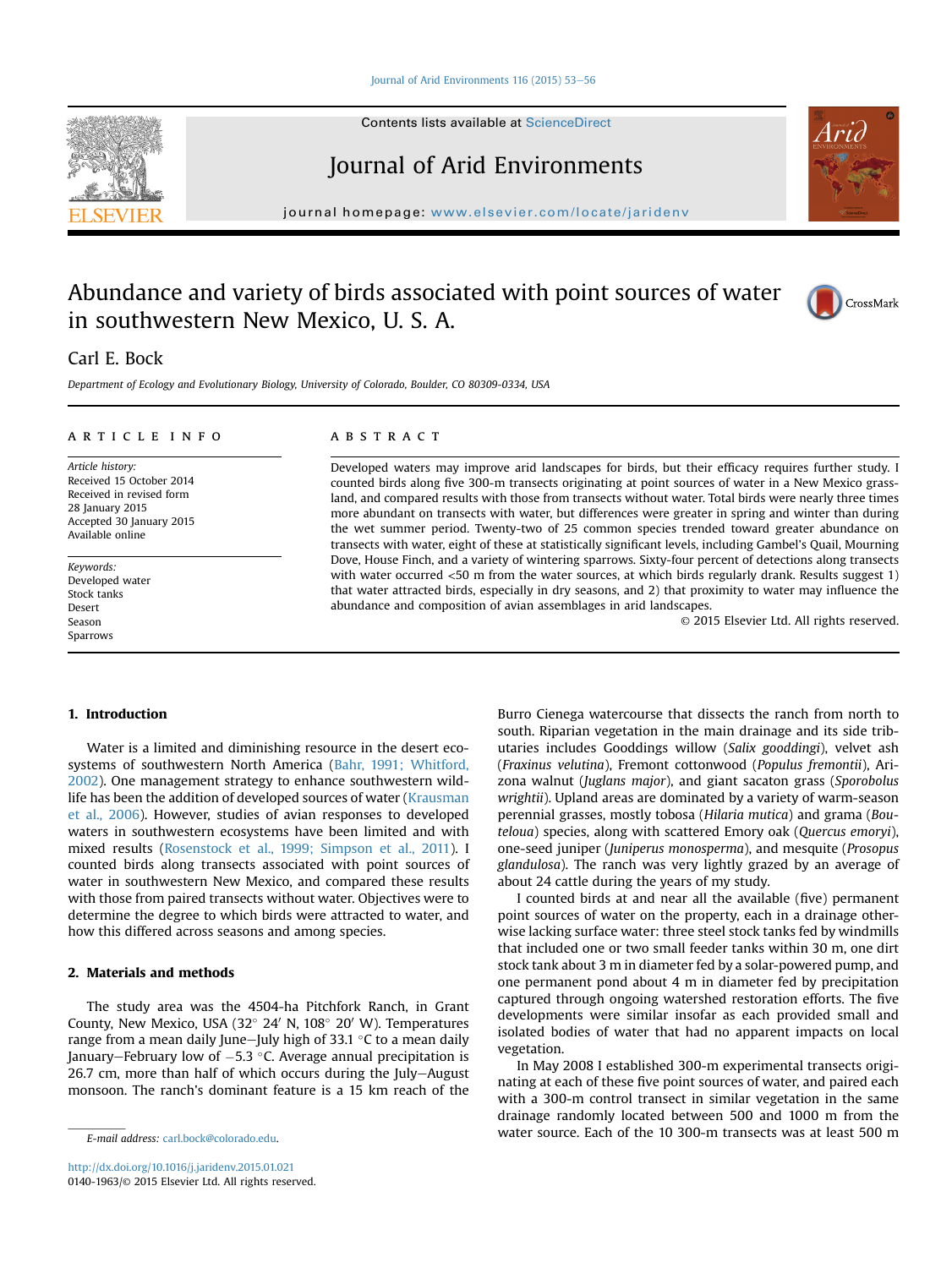<span id="page-1-0"></span>from its nearest neighbor.

I walked each transect 15 times between May 2008 and August 2014, counting all birds seen or heard within 50 m on either side of the transect lines, and recording instances when I observed a bird drinking from one of the water sources. Because I was interested in the geographic scale at which the water sources might influence bird numbers, I also recorded the point along the transect at which each sighting occurred, and grouped count results into six bands of 50 m each. Counts occurred in the mornings of clear and relatively calm days. I conducted five counts in winter (two in Nov 2008, two in Dec 2009, and one in Dec 2012), five in spring (two in May 2008, one in April 2009, and two in May 2013), and five in summer (two in August 2008, two in August 2011, and one in August 2014). Each count on an experimental transect occurred on the same day as a count on its paired control transect, with both the sequence and direction of walking alternating between visits.

The first six counts on both control and experimental transects were conducted along lines running perpendicular to the drainages, while the second nine counts were conducted along transects originating at the same points but running parallel to the drainages. Average counts of all birds combined did not differ based on transect orientation. Therefore, I combined count results for all further analyses.

I was unable to estimate actual bird densities. Clusters of birds near the transect lines close to water sources violated the assumption of random transect placement relative to bird distribution that is necessary for calculation of distance functions ([Buckland et al., 2001](#page-3-0)). Therefore, I used total numbers counted per transect survey as an index of relative abundance only, and I make no inferences about actual densities. I am confident that numbers of detections of individual species were generally proportional to their actual abundances on experimental versus control plots, 1) because I conducted all the counts personally, therefore eliminating the possibility of differing abilities among observers, and 2) because of the generally similar vegetation on each experimental transect and its paired control. My confidence in the reliability of count results was enhanced by the fact that total bird numbers counted per experimental transect did not differ from control transects except in the immediate vicinity of the water sources, suggesting similarity of landscapes other than presence versus absence of a water source.

I calculated the total numbers of all bird species combined, averaged across all 15 surveys, for each entire transect and for each 50-m transect segment individually, and compared these average counts between treatment and control transects using oneway analyses of variance. Having determined that total numbers of birds averaged much higher on treatment transects (those originating at a water source), I then analyzed data for the 25 most common individual species in two ways, to explore how many and which species contributed to the overall pattern. First, I determined the number of species whose average counts were higher on experimental versus control transects, regardless of the magnitude of the difference, and used the chi-square contingency statistic to compare this result against the null expectation of equal numbers of species in both categories. Second, I compared average counts of each species across treatments using oneway analyses of variance. Mindful of the possibility of Type-I errors with such a large number of comparisons ([Zar, 2009\)](#page-3-0), I interpreted the anova results not as tests of individual hypotheses but as a means of exploring the relative contributions of different species to the overall pattern. Finally, I calculated the total numbers of individuals counted per transect, averaged separately for counts within the three sample seasons ( $n =$  five surveys each in spring, summer, and winter), and tested for a possible interaction between treatment and seasonal effects using twoway analysis of variance. All statistical tests were performed using Statview 5.0.1 ([SAS Institute, 1999\)](#page-3-0), with  $p < 0.05$ 

Table 1

A. Mean (SE) detections per survey of all birds and the 25 most common species on five 300-m transects originating at point sources of water (experimental transects), and on five paired control transects on the Pitchfork Ranch, Grant County, New Mexico. Each transect was counted 15 times between May 2008 and August 2014. Species marked with an asterisk are those also observed drinking at one or more of the water sources.

|                                                 | Transect type |              | $F_{1,8}(p)$    |
|-------------------------------------------------|---------------|--------------|-----------------|
|                                                 | Exp.          | Cont.        |                 |
| All birds                                       | 41.1(6.4)     | 14.4(2.3)    | 15.3(0.005)     |
| Gambel's Quail (Callipepla gambelii)*           | 6.1(1.5)      | 2.0(0.5)     | 6.5(0.03)       |
| Mourning Dove (Zenaida macroura)*               | 2.3(0.5)      | 0.8(0.1)     | 8.6(0.02)       |
| Northern Flicker (Colaptes auratus)             | 0.2(0.1)      | 0.1(0.1)     | ns <sup>a</sup> |
| Western Kingbird (Tyrannus verticalis)          | 0.2(0.1)      | 0.2(0.1)     | ns              |
| Mexican Jay (Aphelocoma wollweberi)             | 0.1(0.1)      | 0.2(0.1)     | ns              |
| Cactus Wren (Campylorhynchus brunneicapillus)   | 0.2(0.1)      | 0.1(0.1)     | ns              |
| Ruby-crowned Kinglet (Regulus calendula)        | 0.1(0.1)      | 0.2(0.1)     | ns              |
| Curve-billed Thrasher (Toxostoma curvirostre)   | 0.3(0.1)      | 0.2(0.1)     | ns              |
| Northern Mockingbird (Mimus polyglottos)*       | 0.6(0.1)      | 0.2(0.1)     | 5.6(0.05)       |
| Wilson's Warbler (Cardellina pusilla)*          | 0.2(0.1)      | 0.1(0.1)     | ns              |
| Spotted Towhee (Pipilo maculatus)               | 0.3(0.2)      | 0.2(0.1)     | ns              |
| Rufous-crowned Sparrow (Aimophila ruficeps)*    | 0.2(0.1)      | 0.1(0.1)     | ns              |
| Canyon Towhee (Melozone fusca)                  | 0.9(0.2)      | 0.8(0.2)     | ns              |
| Chipping Sparrow (Spizella passerina)*          | 9.4(1.5)      | 2.2(0.7)     | 18.2(0.003)     |
| Brewer's Sparrow (Spizella breweri)*            | 1.9(0.9)      | 0.3(0.2)     | ns              |
| Vesper Sparrow (Pooecetes gramineus)*           | 1.2(0.2)      | 0.2(0.1)     | 16.0(0.004)     |
| Lark Sparrow (Chondestes grammacus)*            | 0.2(0.1)      | 0.1(0.1)     | ns              |
| Black-throated Sparrow (Amphispiza bilineata)*  | 1.7(0.6)      | 1.3(0.3)     | ns              |
| White-crowned Sparrow (Zonotrichia leucophrys)* | 4.3(1.6)      | 1.5(0.9)     | 6.3(0.04)       |
| Dark-eyed Junco (Junco hyemalis)*               | 1.8(1.3)      | 0.3(0.2)     | ns              |
| Northern Cardinal (Cardinalis cardinalis)*      | 0.4(0.2)      | 0.2(0.1)     | ns              |
| Blue Grosbeak (Passerina caerulea)              | 0.4(0.1)      | 0.3(0.1)     | ns              |
| Brown-headed Cowbird (Molothrus ater)           | 0.3(0.1)      | $\mathbf{0}$ | 5.2(0.05)       |
| Bullock's Oriole (Icterus bullockii)*           | 0.3(0.3)      | 0.2(0.1)     | ns              |
| House Finch (Haemorhous mexicanus)*             | 3.5(0.6)      | 0.6(0.2)     | 17.9 (0.003)    |
| Five winter sparrows <sup>b</sup>               | 18.5(3.1)     | 4.5(1.7)     | 15.8 (0.004)    |

<sup>a</sup> ns =  $p > 0.10$ .<br><sup>b</sup> These five species were Chipping Sparrow, Brewer's Sparrow, Vesper Sparrow, White-crowned Sparrow, and Dark-eyed Junco.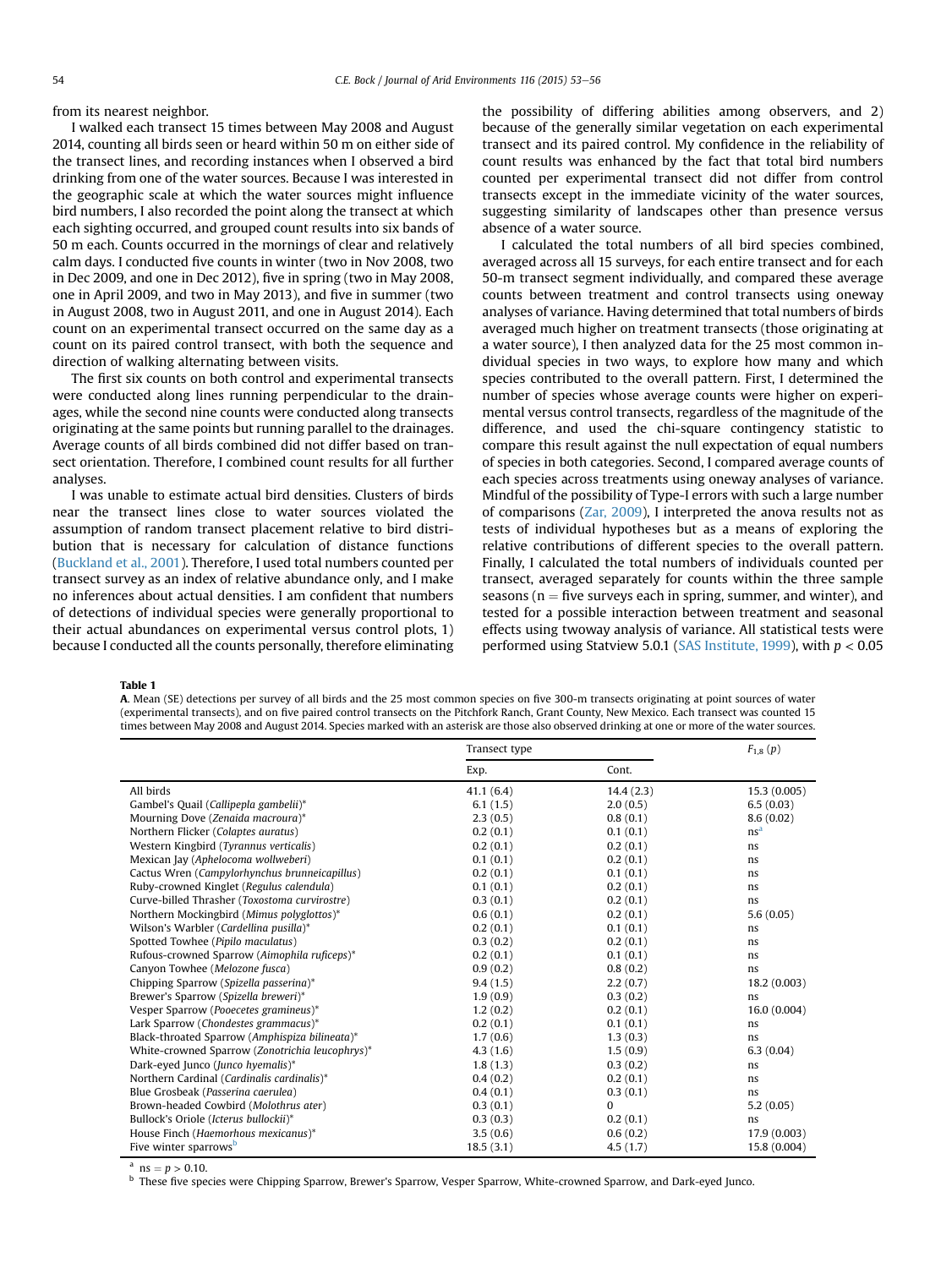considered significant. Values reported in the results section are  $means + SE.$ 

### 3. Results

Counts of all birds averaged nearly three times higher on experimental than on control plots across all seasons combined ([Table 1\)](#page-1-0). Twenty-five species comprised 89% of all birds counted, 22 of which were detected more frequently on experimental than on control transects ( $X^2 = 14.44$ ,  $p < 0.001$ ). Among these 25 species, those whose counts differed significantly between treatments were among those relatively common in the study area [\(Table 1\)](#page-1-0): three year-round residents (Gambel's Quail, Mourning Dove, House Finch) and three wintering sparrows (Chipping Sparrow, Vesper Sparrow, and White-crowned Sparrow). Two other winter sparrows (Brewer's Sparrow and Dark-eyed Junco) also were counted much more frequently on experimental transects, although high variances among sites precluded statistical significance. The five winter sparrows combined were more than four times more abundant on transects with water than on those without water ([Table 1\)](#page-1-0). I observed 15 of the 25 most abundant species drinking from one or more of the water sources, including all those whose abundances differed significantly between treatments. The birds often arrived in flocks, coming from unknown but considerable distances.

There was a strong interaction between treatment and season (Fig. 1), attributable to the fact that birds were much more abundant on plots with vs. without water in spring and winter than in summer (treatment effect:  $F_{1,24} = 30.3$ ,  $p < 0.001$ ; season effect:  $F_{2,24} = 8.9, p = 0.001$ ; interaction:  $F_{2,24} = 5.3, p = 0.01$ ). The differences between counts on experimental versus control plots occurred entirely in the first 50 m of the transect origins (Fig. 2;  $F_{1,8} = 19.98$ ,  $p = 0.002$ ), which was the only band in which transect types differed significantly in average numbers of detections. Sixtyfour percent of all detections on the experimental transects occurred <50 m from water.

#### 4. Discussion

This study included only five pairs of transects, leaving open the possibility that differences in bird numbers or their detectability



Fig. 1. Mean (SE) detections per survey of all birds on five 300-m transects originating at point sources of water and on five paired control transects in southwestern New Mexico, separated into spring (April–May), summer (Aug.) and winter (Nov.–Dec.) seasons.



Fig. 2. Mean (SE) detections per survey of all birds on five 300-m transects originating at point sources of water and on five paired control transects in southwestern New Mexico, with each transect divided into 6 50-m segments.

between treatments could have been due to minor chance differences in transect vegetation. However, this seems highly unlikely, given that 1) each experimental transect (with water) was placed in the same drainage as its paired control, in a generally similar area, 2) the numbers of detections within 50 m of the transect points of origin averaged more than six times higher on transects where the point of origin began at a water source (Fig. 2), but 3) detections beyond the 50 m limit did not differ between treatments. I conclude that birds were strongly attracted to sources of water on the Pitchfork Ranch, and that they came there to drink.

There are two possible reasons why birds came to water more in spring and winter than in summer (Fig. 1), neither exclusive of the other. First, July-August is the nesting season for most species on the study site (personal observation), when individuals are most likely to be on territories, tied to nests, and therefore less mobile. Second, and a more likely explanation, this also is the period of the summer monsoon, when water is more generally available across the study area (A. T. and L. Cole, unpublished data).

Several studies have quantified the numbers of birds visiting developed waters in western North America, but without comparison to areas lacking water ([Gubanich and Panic, 1986; O'Brien](#page-3-0) [et al., 2006; Lynn et al., 2008](#page-3-0)). Those few studies comparing bird numbers between areas near versus far from developed waters have yielded mixed results. Two reported higher numbers near water [\(Cutler and Morrison, 1998; Knight et al., 1998\)](#page-3-0), while two others found no differences ([Burkett and Thompson, 1994; Lynn](#page-3-0) [et al., 2006\)](#page-3-0).

The preponderance of evidence, including results from this study, indicates that a variety of southwestern birds regularly drink at developed waters in otherwise dry seasons and landscapes. Gambel's Quail, Mourning Doves, and House Finches were strongly attracted to water sources on the Pitchfork Ranch, and all have been shown to depend on free water during dry periods elsewhere in their ranges (see review of this topic in [Krausman et al., 2006\)](#page-3-0).

Particularly striking in the present study was the attraction of wintering sparrows to developed waters. Vegetation structure and seed availability have been shown to be key variables determining the abundance and composition of sparrow assemblages wintering in southwestern desert grasslands ([Pulliam and Mills, 1977;](#page-3-0)